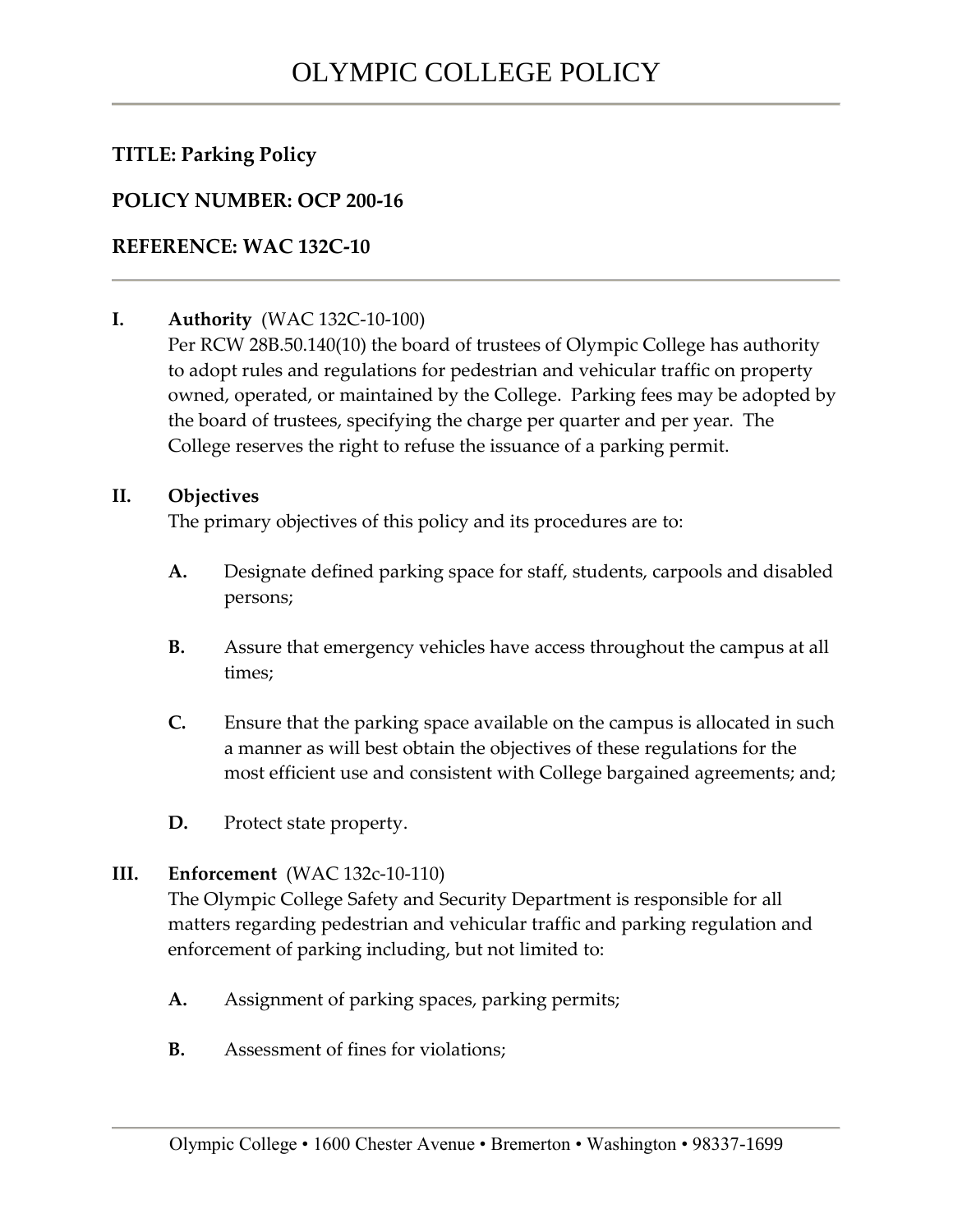- **C.** Assessment of security enhancement fees:
- **D.** Designation of lot and space numbers;
- **E.** Issuance of Traffic or Parking Citations; and
- **F.** Permit Revocation.
- **IV. Fines** (WAC 132C-10-120)
	- **A.** A full schedule of traffic and parking infractions shall be published by the College and made available for review in the public safety office.
	- **B.** All fines are to be paid through the Olympic College Cashier's Office, either in person or by mail during normal business hours and within 15 (fifteen) days of the infraction. Failure to pay fines may result in any of the following actions, but is not necessarily limited to:
		- **1.** Denial of registration.
		- **2.** Withholding transcripts, degrees, refunds, credits and grades.
		- **3.** Denial of future parking privileges;
		- **4.** Violators will be given 15 calendar days to appeal or pay a citation. If payment or appeal is not made in this period, a warning notice will be sent indicating that payment is due within five business days with notice of penalty or action taken if not paid.
			- **i.** If payment is not made by the final due date any parking privileges will be revoked.
			- **ii.** If payment is not made by the final due date and the individual does not have parking privileges, future violations may result in impounding, immobilization (boot) with storage charged to the owner or operator of the vehicle. A payment plan (or payment in full for all citations) must be established through the accounting department prior to removal of the boot.
	- **C.** During the first week of each quarter, a warning card may, at the discretion of Safety and Security, be placed on the vehicle in lieu of a citation. The College reserves the right to issue citations at all times.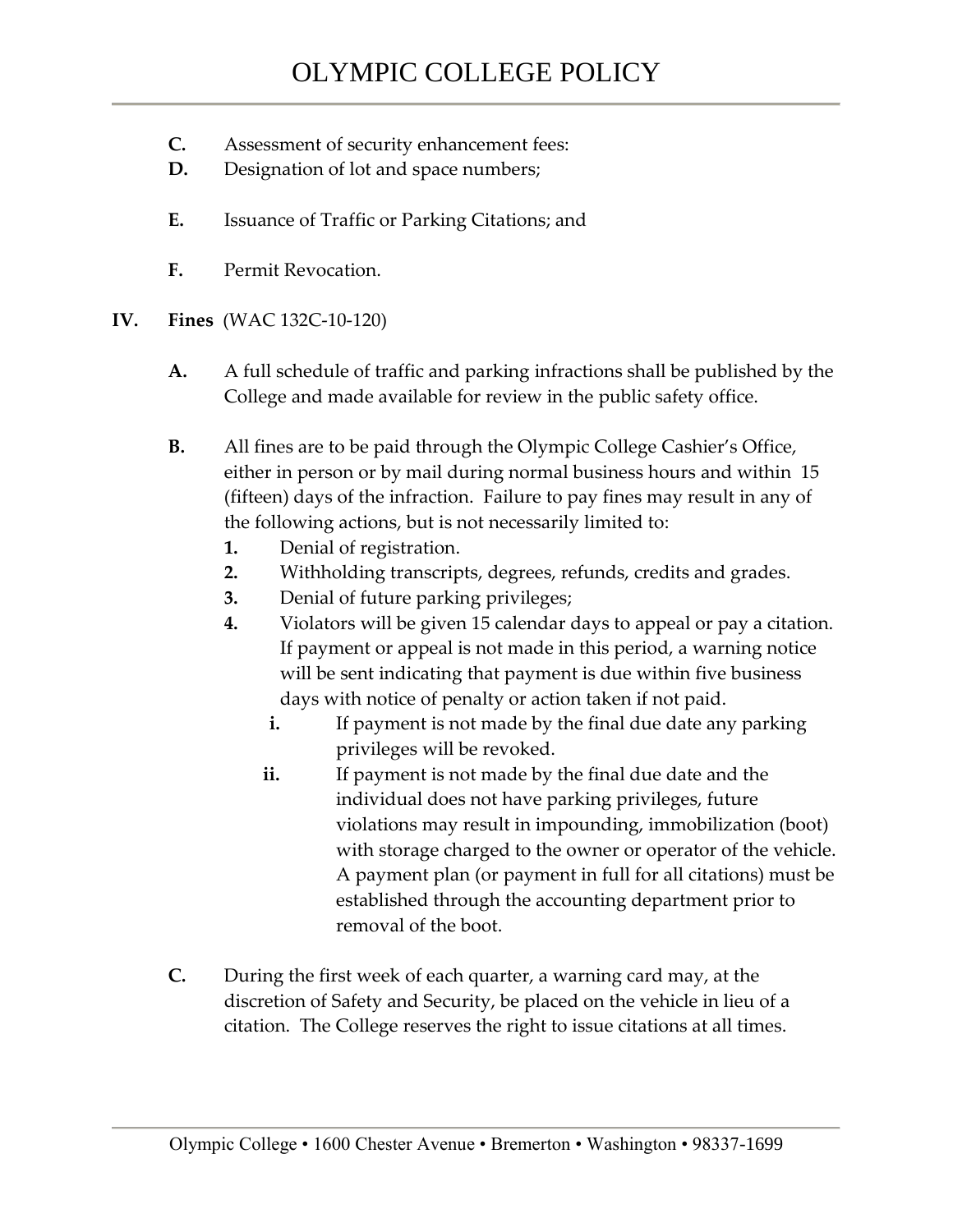## **V. Impoundment** (WAC 132C-10-130)

Vehicles will be impounded if found to be blocking another vehicle or access, posing any potential threat to property or personal safety, multiple parking or traffic infractions restricting access to emergency vehicles, and other reasons seen as creating a safety hazard in the opinion of a Safety and Security Supervisor. All costs of impoundment will be the responsibility of the vehicle owner. The College shall not be liable for loss or damage of any kind resulting from such impounding, immobilization or storage. Impoundment does not remove the obligation for any fines associated with the violation(s).

## **VI. Appeal Process** (WAC 132C-10-140)

All appeals by anyone who has received a citation for a violation of these parking and traffic rules must be made in writing using the Olympic College Parking Appeal form (available from Safety and Security).

- **A. Level One:** Appeals must be submitted to Safety and Security within five working days of initial citation with an appeal form and a copy of the citation. The Safety and Security Supervisor will make a determination and notify the appellant within five working days of receipt of the appeal. .
- **B. Level Two:** If a Level one appeal is denied, the appellant may petition the Parking Advisory Committee within five working days. The decision of the Parking Advisory Committee is final. The appeal to the Parking Advisory Committee must include the following:
	- **1.** A copy of the level one appeal; and
	- **2.** A written statement indicating reasons the denial should be overturned; and
	- **3.** A receipt showing that the citation has been paid.

The Committee will make a determination and notify the appellant within five workings days of receipt of a level two appeal. The appellant will be refunded any citation fee paid if the Committee overturns the citation(s).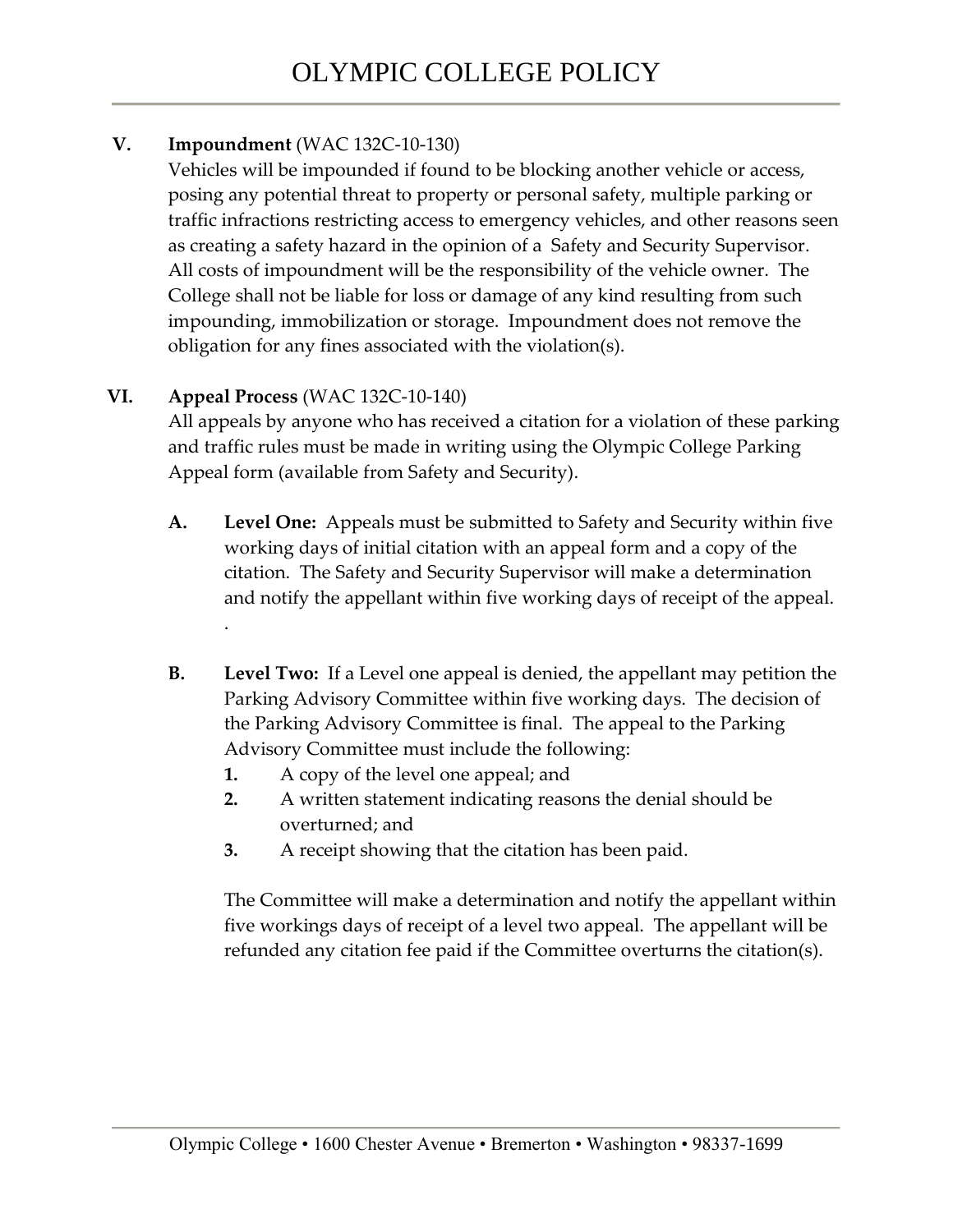#### **VII. Parking Advisory Committee** (WAC 132C-10-150)

The Parking Advisory Committee is coordinated by the Safety and Security Department. It is composed of one faculty, one staff, and one student. The Committee will meet as needed.

*Submitted to President's Cabinet for Review Approved by President August 11, 2009 Submitted to Board of Trustees August 18, 2009 Approved by Board of Trustees September 22, 2009 Published in Washington Administrative Code Revised* 

*Recommended by Richard MacLennan, Vice President of Student Services August 11, 2009*

*January 29, 2010 (revised August 21, 2010)*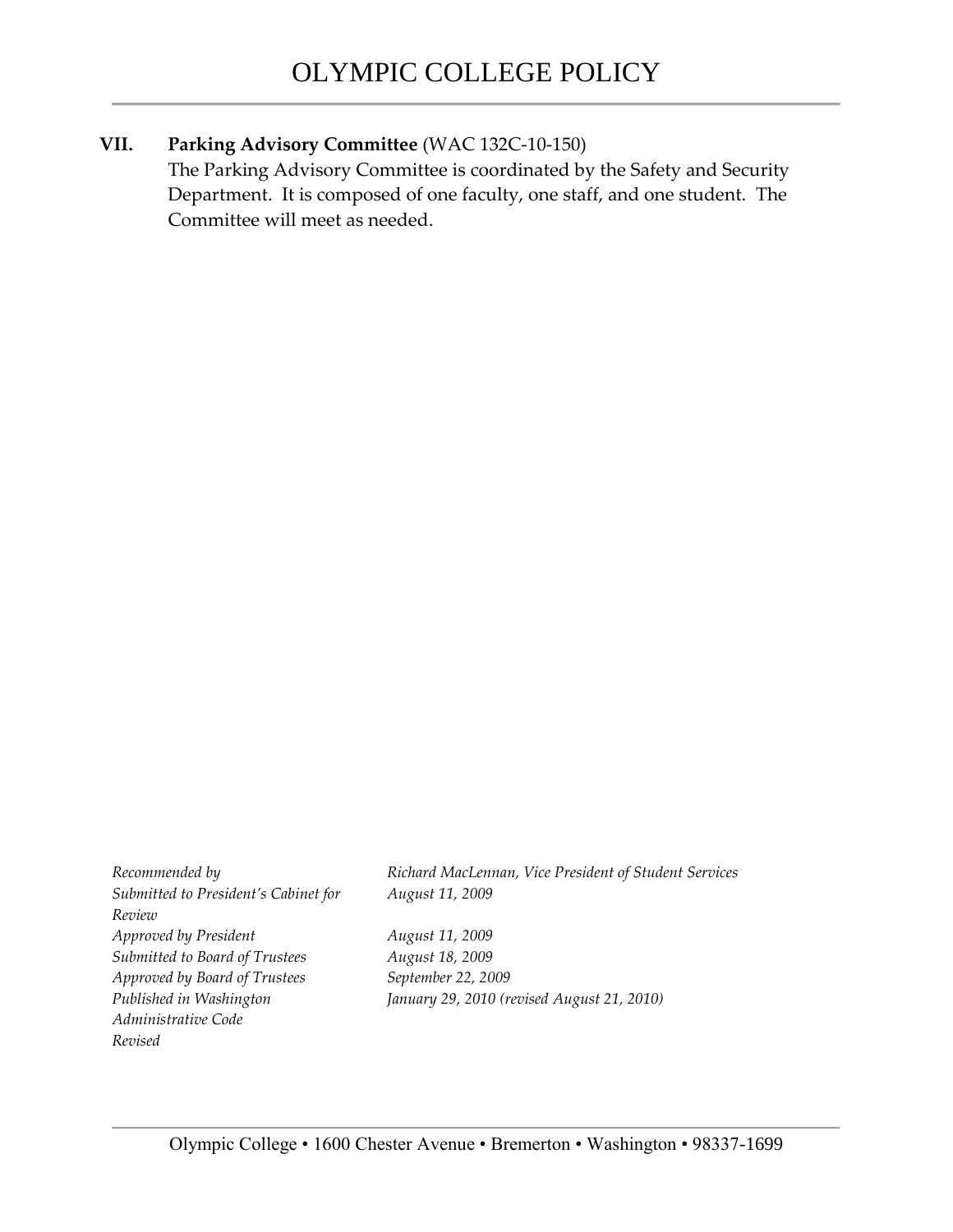## **TITLE: Parking Procedures**

## **PROCEDURE NUMBER: OCP 200-16-01**

#### **I. Definitions**

**A. Vehicle:** Any and all self-propelled vehicles including but not limited to automobiles, vans, trucks, motorcycles, motor scooters and/or motorized bicycles.

#### **B. Open Parking:**

- **1.** Between 4:00 P.M and 6:00 A.M. weekdays and all weekends and holidays; and
- **2.** From the first day of Summer Session through August 31.
- **C. Carpool:** Registration with Kitsap Transit is required to qualify for carpool status.

#### **II. Parking Designations**

- **A. Employees:** Parking in Employee lots is available on a first-come, firstserved basis for any vehicle displaying a valid employee parking placard or decal. Employees may park in General parking lots if there are no spaces available in the Employee lots.
- **B.** Students: Parking in General lots is available on a first-come, first-served basis for any vehicle displaying a valid student parking decal or placard. Students are prohibited from parking in designated employee parking lots, except during open parking periods.
- **C. Visitors:** Parking is available to visitors only on a first-come, first-served basis. Visitors are given a 20 minute grace period to acquire a visitor's permit (from Campus Security or another department of theCollege) and place it on their dash board.
- **D. Parking without a Permit:** During open parking times, parking in all Olympic College lots is allowed without a permit.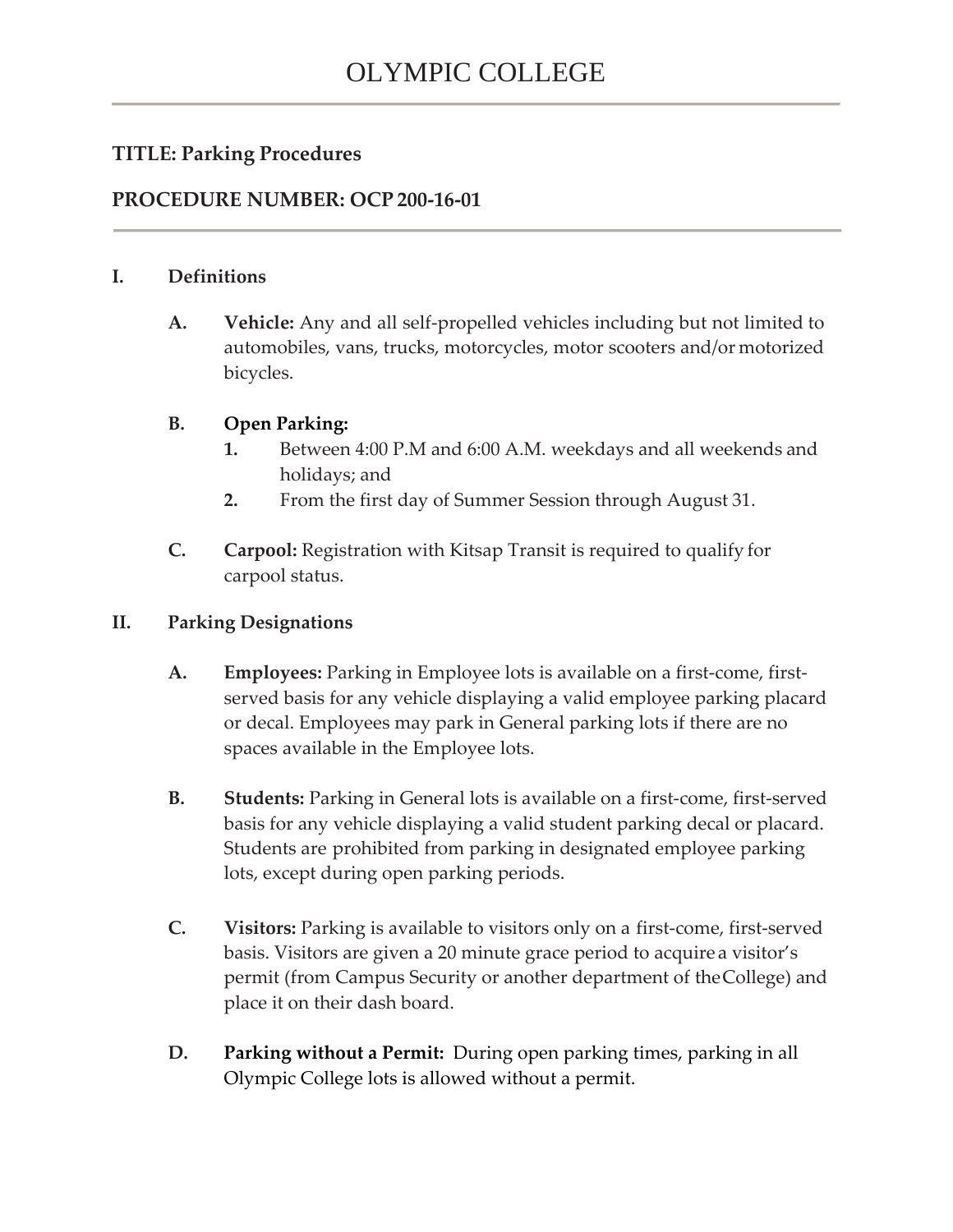## **III. Security Enhancement Fee/Parking Fee**

- **A. Employees:** Employees will be assessed a parking fee for each academic year in which they utilize an Employee parking lot space The parking fee will be automatically withheld through a payroll deduction. This is the only payment method accepted for full-time employees.
- **B. Students:** Students are assessed a security enhancement fee for each academic quarter. Payment in full is required when the permit is issued.

#### **IV. Permits**

- **A.** Permit Types include:
	- **1.** Employee
	- **2.** Student
	- **3.** Visitor
	- **4.** Car/vanpool
	- **5.** Disability
		- **i.** Permanent -Provided by the State of Washington.
		- **ii.** Temporary-Provided by Campus Security to allow parking for a limited timeframe in a specified lot.
- **B.** All persons parking in designated parking on the campus (prior to 4:00 p.m.) shall secure and display a current, valid parking permit that is fully visible from the exterior of the vehicle.
- **C.** Parking permits are not transferrable.
- **D.** One permit will be issued for a specific vehicle of the registered permit holder. Additional permits may be obtained for up to two additional registered vehicles pursuant to the attached schedule. No more than one permitted vehicle may be parked on the college campus at any one time.
- **E.** Lost or Damaged permits may be replaced pursuant to the attached schedule.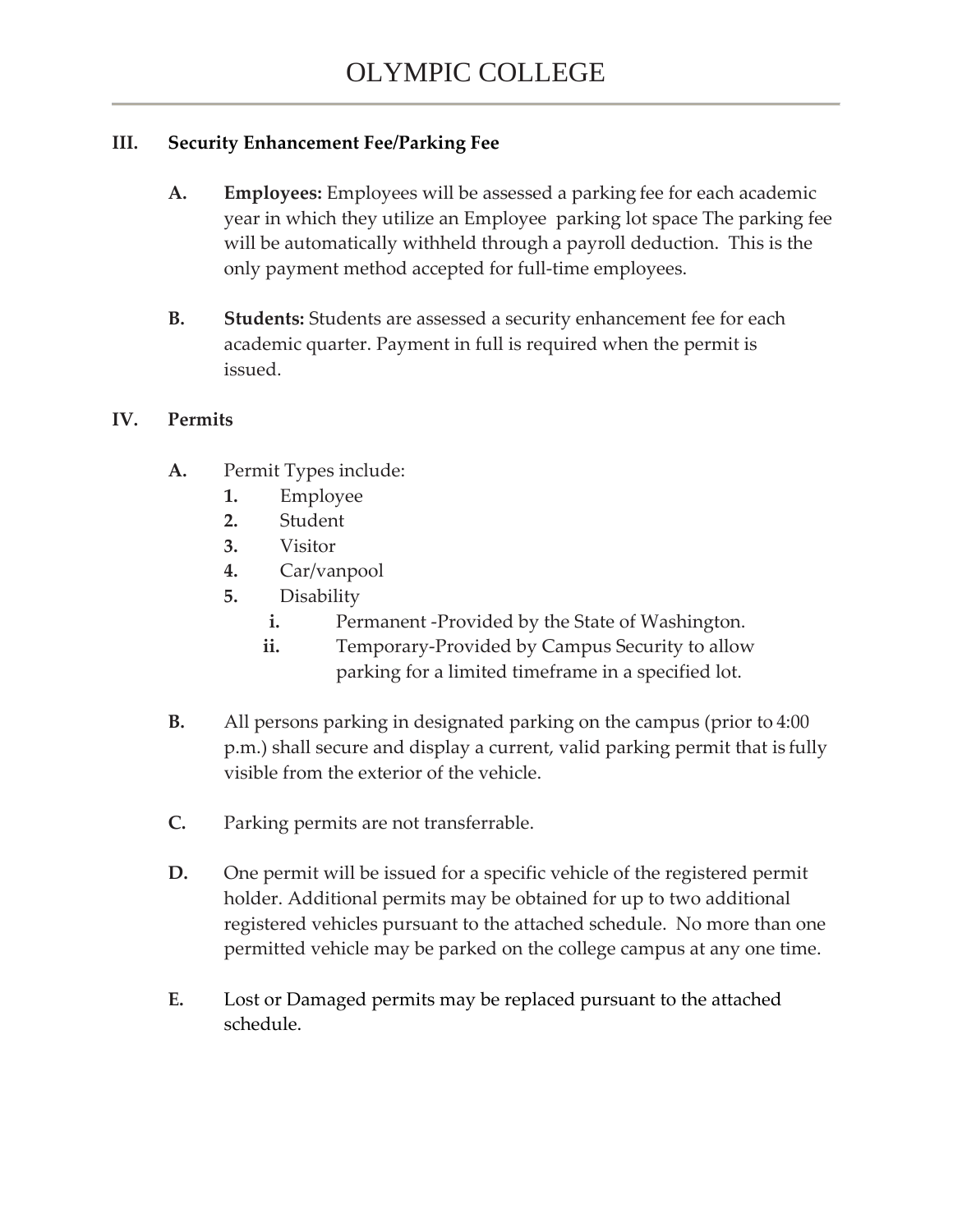- **F.** Parking permits are the property of the College and may be revoked for any of the following reasons:
	- **1.** Falsification on a parking permit application
	- **2.** Multiple or continued violations of parking rules
	- **3.** Counterfeiting or altering permits
	- **4.** Improper transfer of a permit, inclusive of lending or transfer of a parking permit
- **G.** Parking spaces are the property of the College and permission to use the space may be revoked.

*Updated by Cabinet: Initiated:* 

*September 11, 2018 September 23, 2009*